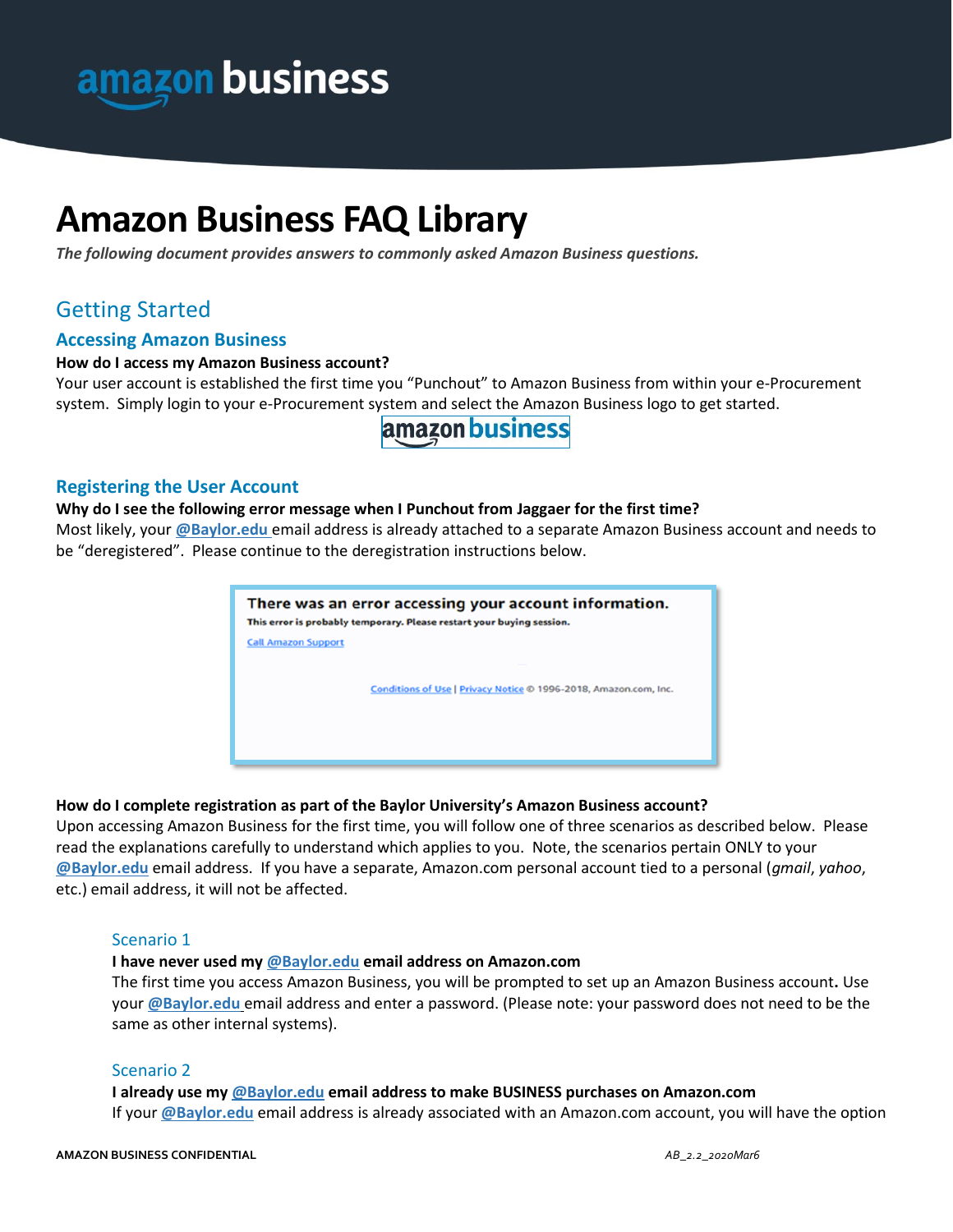

to convert your existing account and transfer any purchase history and pending orders to the central business account.

### Scenario 3

### **I already use my @Baylor.edu email address to make PERSONAL purchases on Amazon.com**

If your **@Baylor.edu** email address is already associated with an Amazon.com account, you will have the option to create a separate account for personal orders. You will be prompted to select "Create a separate business account" and will need to choose a new, personal email address (e.g. gmail.com or hotmail.com) that is NOT tied to another Amazon account.

### **What if I previously used my @Baylor.edu email address to register for a verified Amazon Business account?**

All previous, stand-alone, Amazon Business accounts will be consolidated under the new, centralized account. If you previously used your **@Baylor.edu** email address to register for an Amazon Business account, you will need to deregister that account. For individual payment method accounts, your information (order history, payment methods, billing and shipping addresses) will follow you to the new Business account, assuming you follow Scenario 2 above.

### **How do I deregister my account?**

- 1. Log into your Business Account
- 2. Download an order history report for the past 6-12 months via Business Analytics from your drop-down menu
- 3. Click the following link to deregister your existing account: <https://amazon.com/gp/b2b/manage/deregister>

*NOTE: The terminology on this screen can be confusing. Rest assured your order history will not be lost, your account will be converted back to an Amazon.com consumer account, allowing you to join the new, central Amazon Business account.*

Navigate to your eProcurement System and select the Amazon Business tile to Punchout. Follow the steps in Scenario 2 to convert your account (see above).

# **I tried to deregister my account but it says "I don't have permissions to close this account." How should I proceed?**

The reason you do not have permissions to close your account is because you are not the administrator of the account you are tied to. Please reach out to the administrator on the existing account and have them remove you. If you are unsure of who your account administrator is, please contact Customer Service at [HERE.](https://www.amazon.com/gp/help/customer/contact-us)

# **When I access Amazon Business for the first time, I am prompted to log in with a password. I do not know my login information.**

You are asked to enter a password because you have an existing Amazon account with your **@Baylor.edu** email address. If you cannot remember the password, please select the "forgot password" button to reset. If you are still having trouble resetting the password, please call Amazon Business Customer Service [HERE.](https://www.amazon.com/gp/help/customer/contact-us)

# **What should I do if I purchased an individual Prime Membership with my purchasing card?**

Our Amazon Business account has Business Prime Shipping that covers all users so your individual Prime Membership is no longer necessary. Your previous individual membership will be cancelled upon merging into our new central account and a prorated refund will be credited back to your original form of payment. (Scenario 2)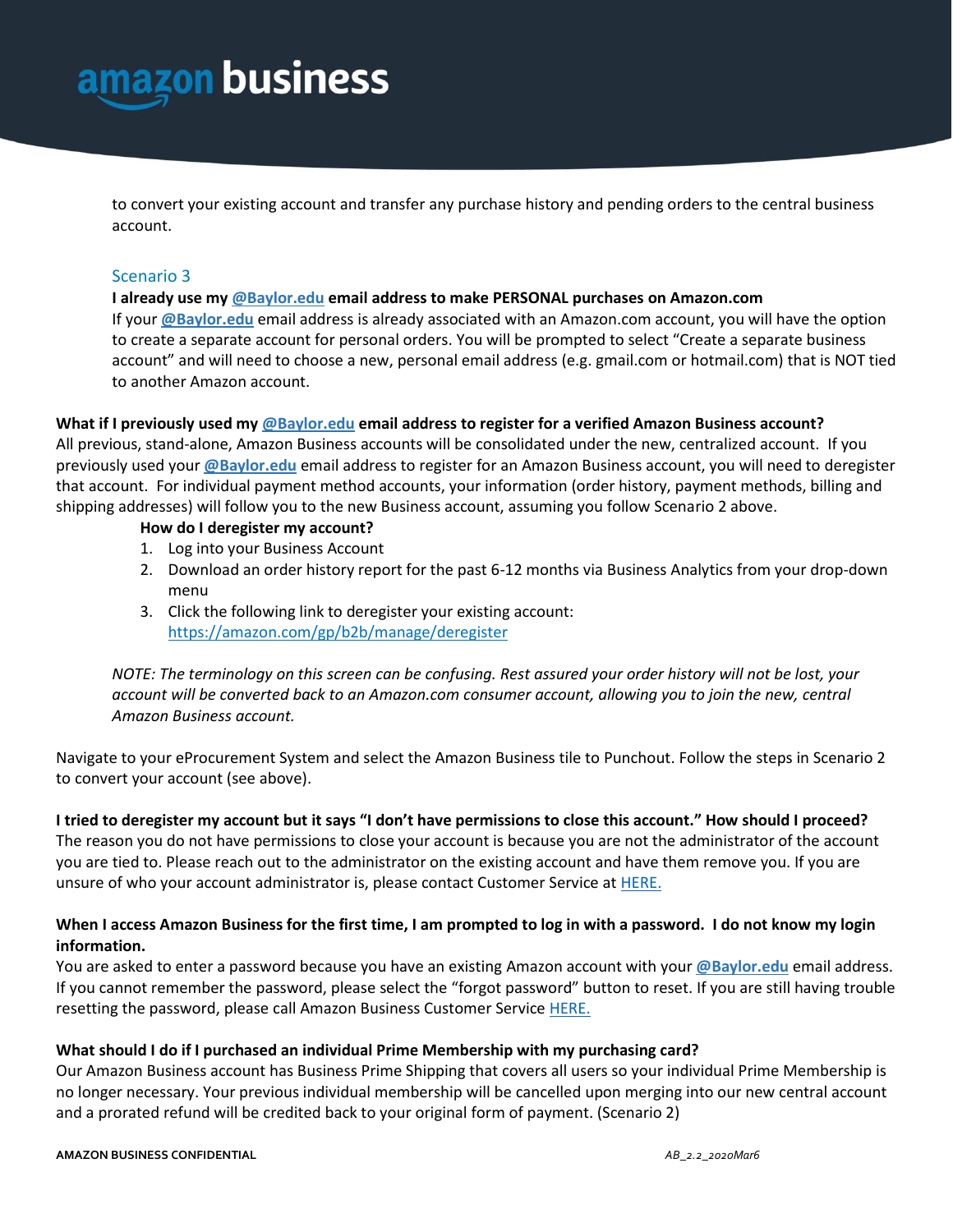

### **What do I do if I bought a Prime Membership with personal funds on my Amazon account?**

If you were using your business email for your personal Amazon account and purchased a Prime Membership with personal funds, you will have the option during registration to split off your personal order history and Prime Membership to a personal account. Follow Scenario 3 above.

# **What should I do if I purchased an individual Prime Membership with my personal card and wish to keep my accounts and purchasing history separate?**

If you previously used your business email on a personal Amzon.com account and purchasing Amazon Prime, please follow the instructions in Scenario 3 above to separate your accounts. You will need to designate a new personal email for your personal account, your personal history and Prime membership will remain intact and you will be able to join the central Business account with your business email.

### **Can I use the new Amazon Business account for PERSONAL use?**

No. The central Amazon Business Account must be used for business purchases only, in accordance with our purchasing policies. The purchasing team will have access to all purchasing history made through the Amazon Business account.

### **I forgot my password for my Business account and am unable to reset the password.**

Please contact Amazon Business Customer Service by clicking [Contact Us.](https://www.amazon.com/gp/help/customer/contact-us?ie=UTF8&ref=bfooter_cu)

# **I already have an Amazon Web Services (AWS) account with my work email, so I can't use the same email again for Amazon Business.**

Please contact Amazon Business Customer Service by clicking [Contact Us](https://www.amazon.com/gp/help/customer/contact-us?ie=UTF8&ref=bfooter_cu) and they will help troubleshoot this issue for you.

### **How do I contact Amazon Business Customer Service?**

Amazon Business Customer Service can be reached by clickin[g Contact Us](https://www.amazon.com/gp/help/customer/contact-us?ie=UTF8&ref=bfooter_cu) from within your account.

# Payment Method

# **What form of payment should I be using to make Amazon Business purchases?**

You are able to choose from pre-configured payment methods. These options can only be updated by an account administrator. If you do not see your correct payment option, please reach out to your account administrator.

### **Are there any product restrictions that will not work for Punchout?**

Digital-related products, subscriptions, and Amazon Services (such as Amazon Web Services and Amazon Fresh) are not available for purchase.

Unsupported purchases include:

- Digital downloads, including: eBooks, audio books, movies, videos, music, software, and games
- Electronic Gift Cards
- Credit Cards
- Alcoholic Beverages
- Wireless Devices and Services
- Subscriptions, including Subscribe & Save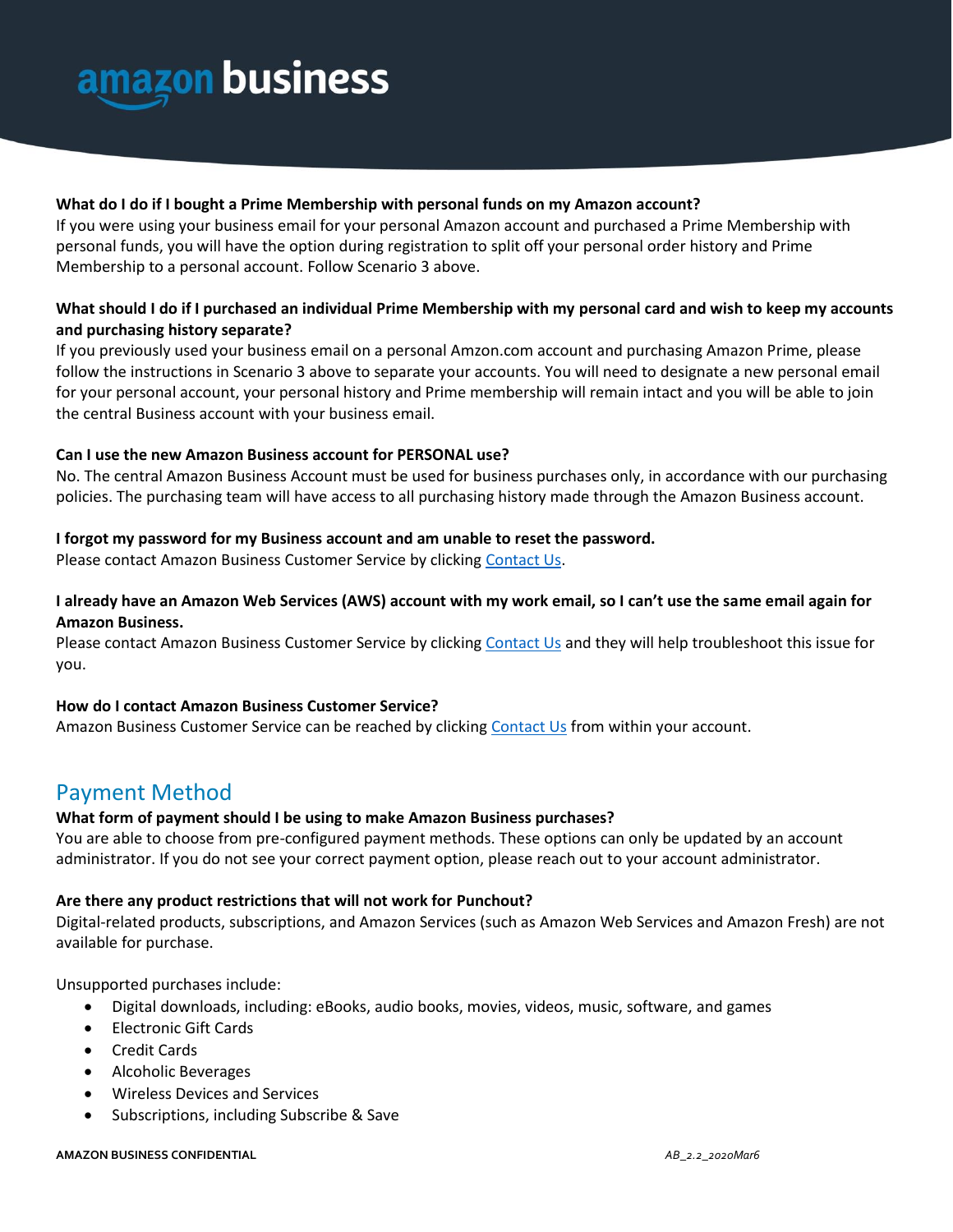

• Other Amazon services not found on Amazon.com such as Amazon Web Services, Amazon Fresh, and subsidiaries

# Tax Exemption

# **I was charged sales tax on my order even though my Amazon Business account is setup for tax exempt purchasing. How do I get a refund?**

Because Amazon provides a marketplace made up of millions of sellers, there are instances when sellers may still charge tax on tax exempt purchases. Contact the Seller directly to request the refund.

- 1. From within your account, navigate to "Your Orders"
- 2. Find the item that was charged tax and click "Contact the Seller"
- 3. Enter subject as "Tax Exemption Refund Request"
- 4. Include the order number and amount charged

If you have issues contacting the seller, or other order related questions, please contact the Business Customer Service tea[m HERE](https://www.amazon.com/gp/help/contact-us/b2b-help.html)**.** 

# **Orders**

# **How will I know when I will receive an order?**

The person who placed the order will receive a confirmation email that will state the order's estimated delivery date and shipping speed.

# **How do I see the orders I placed after joining the Amazon Business Account?**

From within your account, navigate to **Your Orders**. The default view will display all orders "Paid For By You". If your organization is utilizing a central payment method (i.e. not your individual purchasing card), select "View All Orders" from the drop-down menu.

# **How do I track my Amazon Business delivery?**

You can view real-time delivery details for all pending orders, including estimated delivery date and carrier information. From within your account, navigate to **Your Orders > Track Package**.

# **Can I save products I purchase frequently?**

Yes, create Lists! To begin, hover over **Lists** in upper right corner of your screen and select **Create a List**

- 1. Select **This list is for**: **you** from the dropdown menu
- 2. Select list type: **Shopping List** or **Reorder List**
- 3. Name the list
- 4. Privacy: **Private**
- 6. Create List

### **Is the URL for a product the same in Amazon Business as it is in the consumer site?**

No, the URLs are different. You can search for the product in both sites by the Amazon Standard Identification Number (ASIN) in the product description details. ASINs start with "B0".

### **Why did I receive an email indicating that my order has been halted?**

**AMAZON BUSINESS CONFIDENTIAL** *AB\_2.2\_2020Mar6*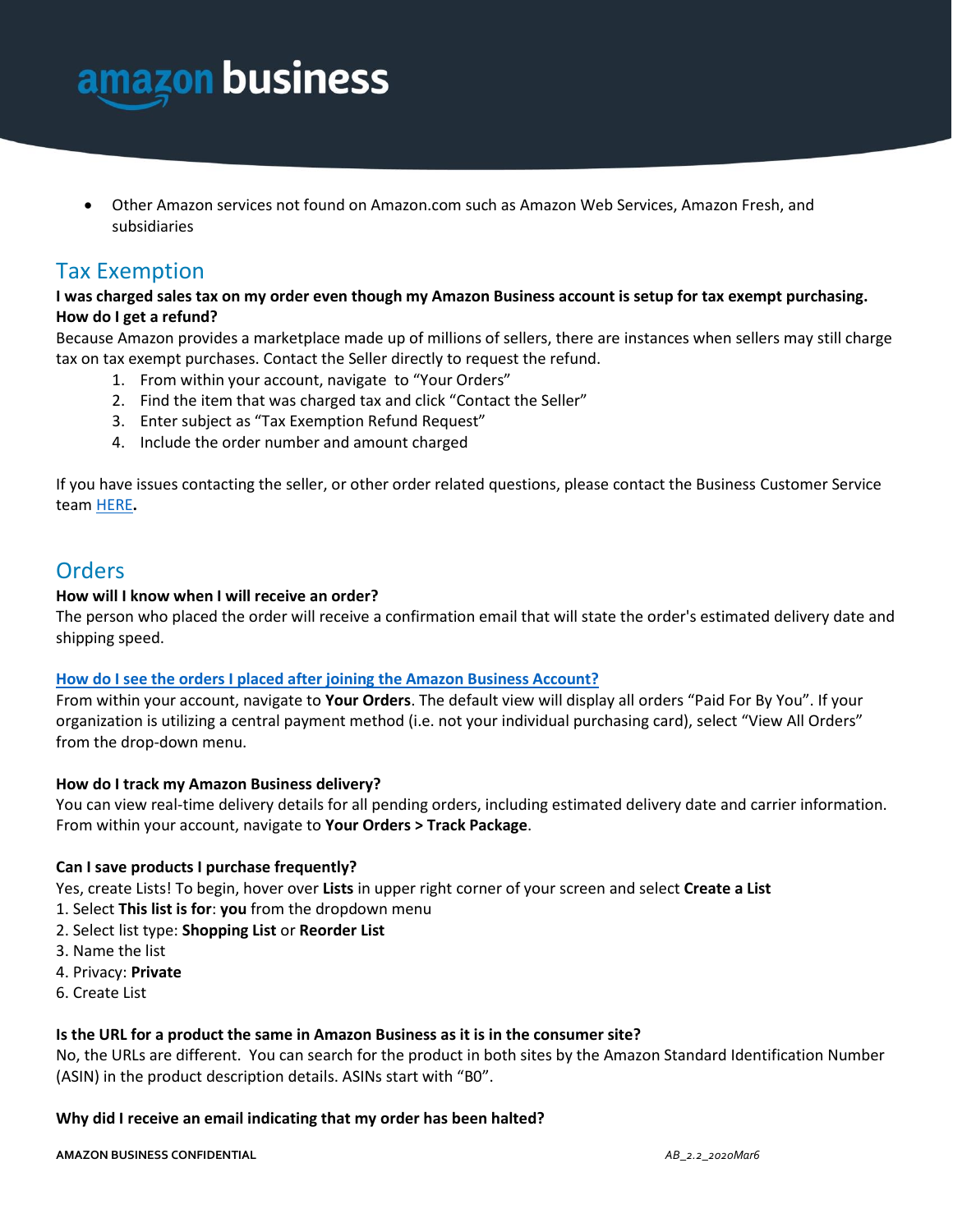

Amazon Business provides a dynamic marketplace of products, with changing prices and quantities. Controls have been put in place to account for these fluctuations. Although the email instructs you to contact your Amazon Business Account Administrator, the best way to get more information on a halted order is to contact Amazon Business Customer Servic[e HERE.](https://www.amazon.com/gp/help/customer/contact-us)

### **Are there any limitations to PunchOut that would result in my order being cancelled?**

Yes. There are five instances in which orders can be cancelled due to limitations Amazon Business limitations:

- **Safeguards** If the approval is not completed within the seven day cart lock, and the order falls outside of the safeguards at the time of approval, the item or order will be cancelled.
- **Multiple PunchOut Sessions** Multiple PunchOut sessions can result in a cancelled order. When shopping on Amazon Business through PunchOut, make sure to use one PunchOut Session per order.
- **Changing or Modifying Cart** If PO is sent with deleted line items or modified quantities, the order will be rejected.
- **Address on Final PO Differs from Address at Checkout** If the checkout address is in the contiguous US, but the address on the PO is outside the contiguous US, the order will be cancelled.
- **Zip Code Change for Next Day Delivery** If the zip code on the final PO differs from the zip code used for the address at checkout and the item is set for next day delivery, the order will be cancelled.

# **What if I have pending orders appearing under "Your Orders" even though they have not been approved and sent to Amazon?**

Any order subject to an approval workflow will not be processed until final approval. The order will remain in your order history for up to 7 days as "pending" until Amazon receives approval confirmation. Once approved you will receive an email confirmation. If the order is not approved within 7 days, the order will be cancelled and you will be notified via email. If the cart was cancelled and you still need the items, you will need to submit the order again for approval.

### **Am I able to make purchases through Amazon Business without accessing the eProcurement System?**

No. Business purchases should only be made through the eProcurement System. If you attempt to make a purchase outside of the eProcurement System you will not be able to check out.

# **Delivery**

### **What address should I be using?**

When checking out on Amazon Business, buyers are able to choose from pre-configured shipping addresses. These options can only be updated by an account administrator. If you cannot find the address you are looking for, contact your account administrator. When selecting your delivery address, you will have the option to edit the **Deliver To** field. Please use this field to indicate a specific department, room number, or recipient if needed.

### **My order will not process, what should I do?**

If your order organization is utilizing a shared payment method, verify with your account administrator this has been configured and all payment information is accurate.

### **How do I indicate my Ship-To Address?**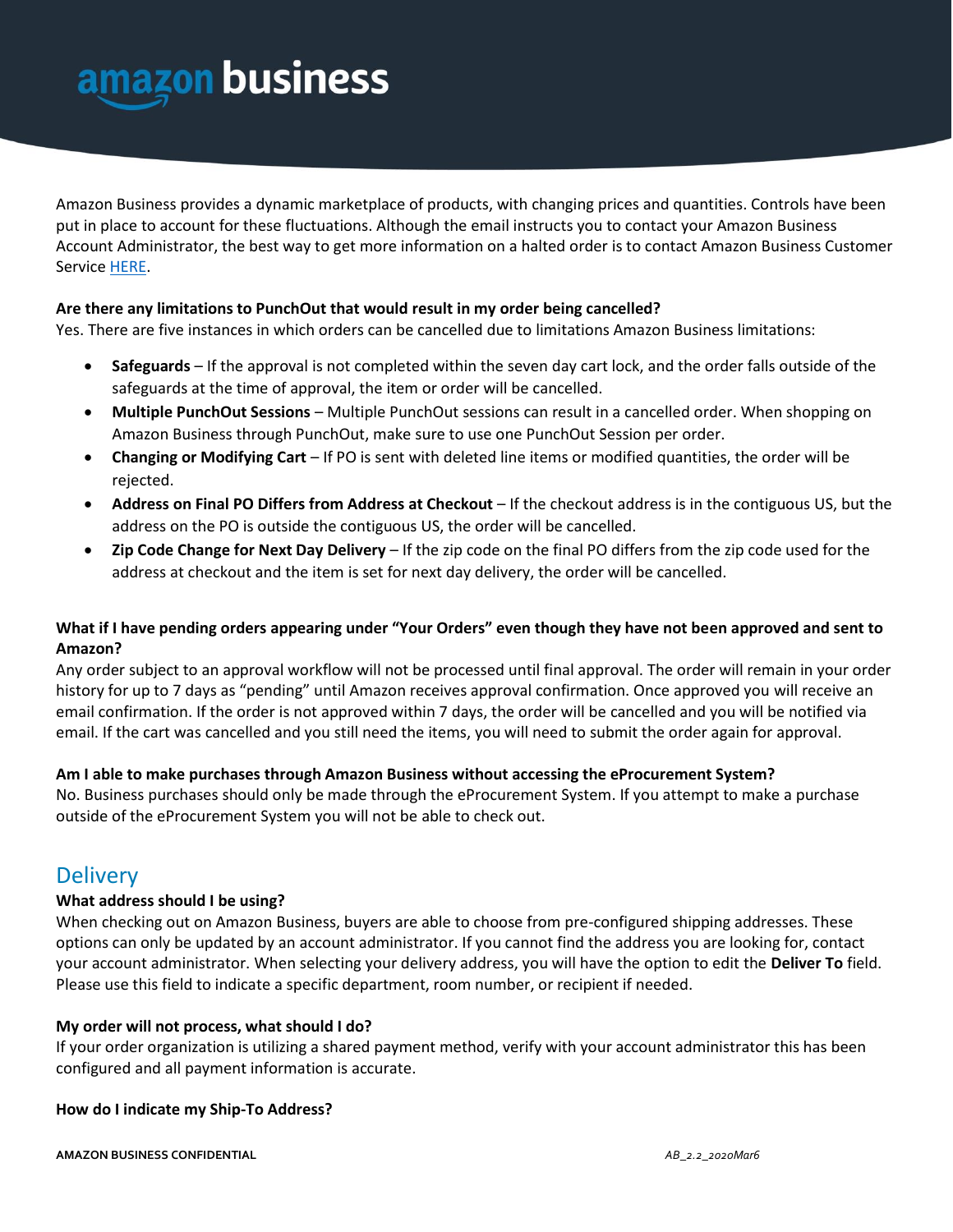

Amazon will always fulfill your order based off of the ship-to address selected in your eProcurement system. Like other suppliers, this address selection takes place after you have brought your cart back into your eProcurement system. While in the Amazon Business experience, you may see a default address or choose from a list of default addresses that have been pre-configured by your Administrator. You can ignore this address if you do not see the correct option available. Your order will only ship to the address selected in your eProcurement System itself, not Amazon Business.

### **Does ordering through eProcurement System impact my delivery speed?**

Your purchasing system may have built-in workflow approvals. If this is the case, your order will not be fulfilled until it is approved. At that time you will receive an email confirmation. Any delivery estimates on the checkout screen may not be applicable if the order is not quickly approved. This is applicable to Prime Eligible Orders as well. *Note: the delivery timeline for 3rd party sellers may vary.*

# Returns

### **How can I return or cancel an item?**

To return an item, access your Amazon Business account. Navigate to "Your Orders" to find the item(s) you want to return. From Your Orders:

- 1. Select Return or Replace items
- 2. Choose a reason for return
- 3. Print label and authorization
- 4. Prepare package and return label

Items shipped and sold by Amazon.com can be returned within 30 days of receipt of shipment. Return policies, and timeframes, can vary if purchase was made from a  $3<sup>rd</sup>$  party seller.

### **Why am I unable to return my product for replacement?**

At this time, product returns are limited to refunds only, and can only be initiated by the Punchout user or administrator. To replace the item, please re-order.

# Business Prime

### **What items are eligible for Business Prime Shipping?**

Millions of products are eligible for Business Prime Shipping and are designated with the Prime logo. You'll be charged applicable shipping fees for items not eligible for Business Prime Shipping [\(Learn more\)](https://www.amazon.com/gp/help/customer/display.html?nodeId=202195950&language=en_US).

### **Are there other benefits besides Free Two-Day Shipping with Business Prime?**

Besides Free Two-Day Shipping on millions of eligible items, Business Prime Shipping provides all employees on your business account access to Prime Early Access and Prime Day deals. Business Prime Shipping currently does not include consumer programs such as Prime Pantry, Fresh, Music, or Video.

### **Can I use Business Prime Shipping benefits on my personal Amazon.com account, too?**

No. Business Prime Shipping benefits can only be used with your business account. You are welcome to purchase an individual Prime membership for your separate personal Amazon.com account.